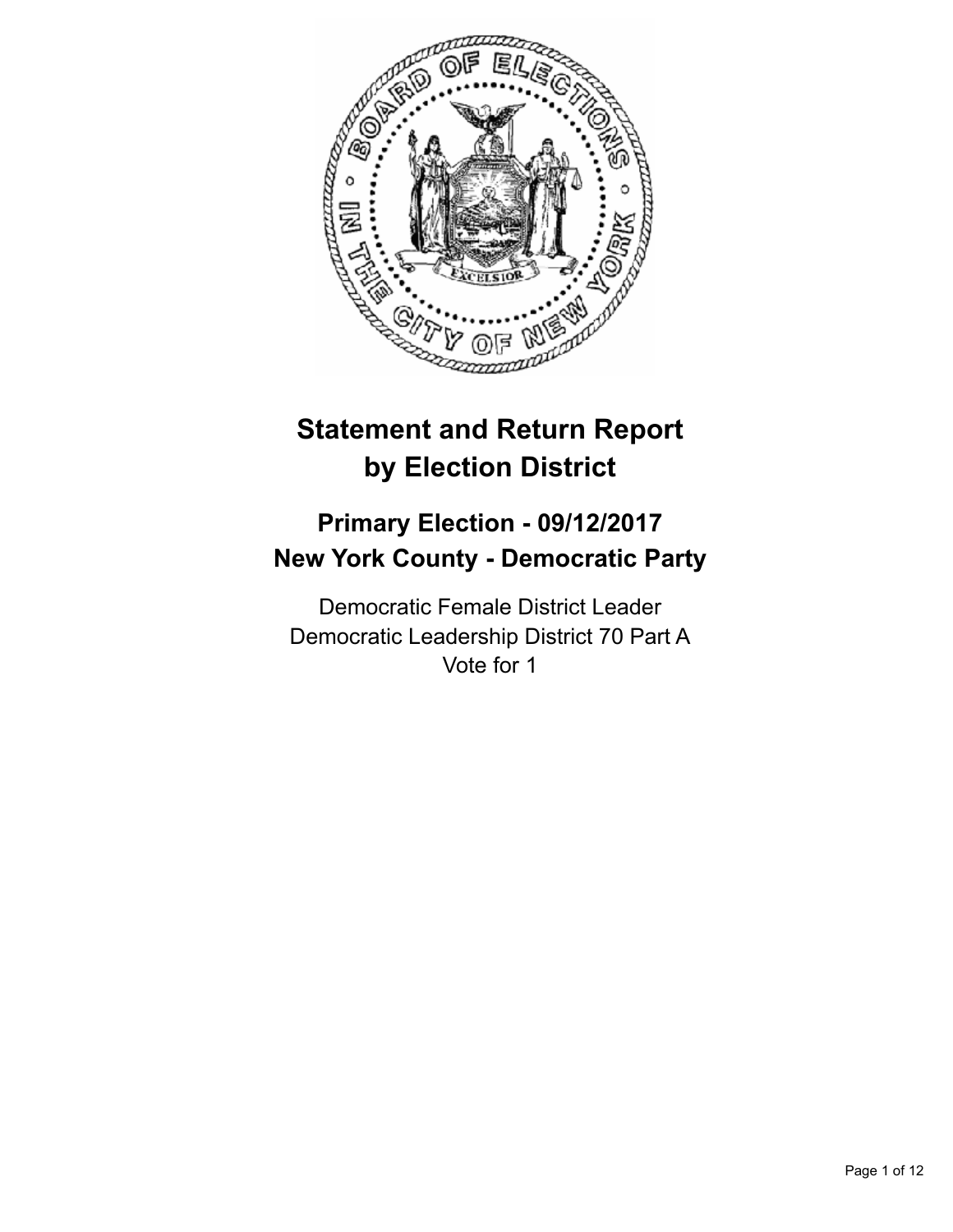

| PUBLIC COUNTER                                           | 68 |
|----------------------------------------------------------|----|
| <b>MANUALLY COUNTED EMERGENCY</b>                        | 0  |
| ABSENTEE / MILITARY                                      |    |
| AFFIDAVIT                                                | 2  |
| <b>Total Ballots</b>                                     | 71 |
| Less - Inapplicable Federal/Special Presidential Ballots | 0  |
| <b>Total Applicable Ballots</b>                          | 71 |
| <b>CORDELL CLEARE</b>                                    | 49 |
| PHAREIN GRIFFITH                                         | 3  |
| <b>Total Votes</b>                                       | 52 |
| Unrecorded                                               | 19 |

#### **002/70**

| <b>PUBLIC COUNTER</b>                                    | 95 |
|----------------------------------------------------------|----|
| <b>MANUALLY COUNTED EMERGENCY</b>                        | 0  |
| ABSENTEE / MILITARY                                      |    |
| AFFIDAVIT                                                | 0  |
| <b>Total Ballots</b>                                     | 96 |
| Less - Inapplicable Federal/Special Presidential Ballots | 0  |
| <b>Total Applicable Ballots</b>                          | 96 |
| <b>CORDELL CLEARE</b>                                    | 57 |
| <b>PHAREIN GRIFFITH</b>                                  | 14 |
| RORY PATRICK (WRITE-IN)                                  |    |
| UNATTRIBUTABLE WRITE-IN (WRITE-IN)                       |    |
| <b>Total Votes</b>                                       | 73 |
| Unrecorded                                               | 23 |

| <b>PUBLIC COUNTER</b>                                    | 111      |
|----------------------------------------------------------|----------|
| MANUALLY COUNTED EMERGENCY                               | 0        |
| ABSENTEE / MILITARY                                      | 7        |
| AFFIDAVIT                                                | 0        |
| <b>Total Ballots</b>                                     | 118      |
| Less - Inapplicable Federal/Special Presidential Ballots | $\Omega$ |
| <b>Total Applicable Ballots</b>                          | 118      |
| <b>CORDELL CLEARE</b>                                    | 62       |
| <b>PHAREIN GRIFFITH</b>                                  | 18       |
| <b>Total Votes</b>                                       | 80       |
| Unrecorded                                               | 38       |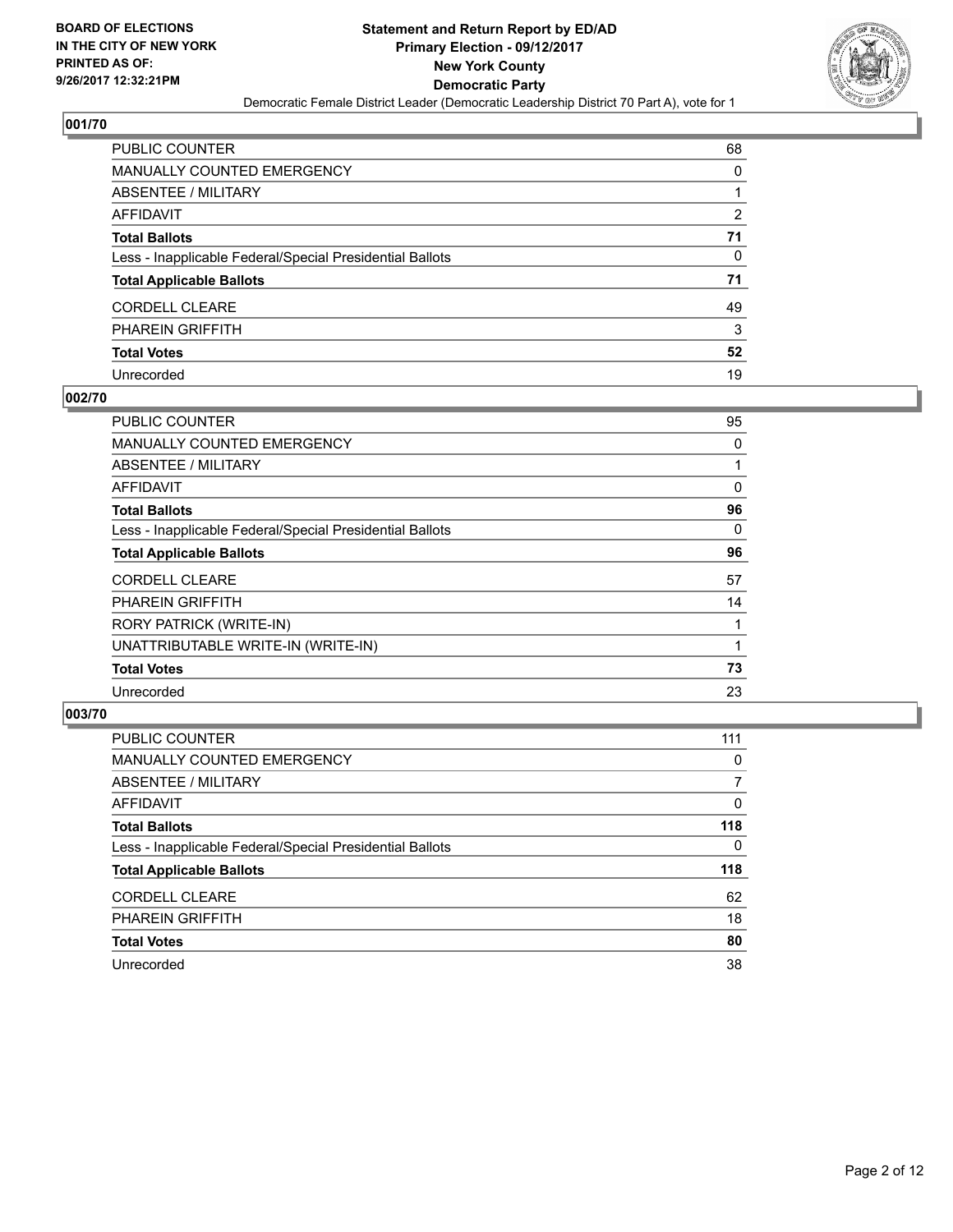

| PUBLIC COUNTER                                           | 96  |
|----------------------------------------------------------|-----|
| <b>MANUALLY COUNTED EMERGENCY</b>                        | 0   |
| ABSENTEE / MILITARY                                      | 4   |
| <b>AFFIDAVIT</b>                                         | 0   |
| <b>Total Ballots</b>                                     | 100 |
| Less - Inapplicable Federal/Special Presidential Ballots | 0   |
| <b>Total Applicable Ballots</b>                          | 100 |
| <b>CORDELL CLEARE</b>                                    | 59  |
| PHAREIN GRIFFITH                                         | 14  |
| <b>Total Votes</b>                                       | 73  |
| Unrecorded                                               | 27  |

#### **005/70**

| PUBLIC COUNTER                                           | 121 |
|----------------------------------------------------------|-----|
| <b>MANUALLY COUNTED EMERGENCY</b>                        | 0   |
| ABSENTEE / MILITARY                                      |     |
| AFFIDAVIT                                                | 3   |
| <b>Total Ballots</b>                                     | 125 |
| Less - Inapplicable Federal/Special Presidential Ballots | 0   |
| <b>Total Applicable Ballots</b>                          | 125 |
| <b>CORDELL CLEARE</b>                                    | 82  |
| <b>PHAREIN GRIFFITH</b>                                  | 14  |
| <b>Total Votes</b>                                       | 96  |
| Unrecorded                                               | 29  |

| <b>PUBLIC COUNTER</b>                                    | 96             |
|----------------------------------------------------------|----------------|
| MANUALLY COUNTED EMERGENCY                               | 0              |
| ABSENTEE / MILITARY                                      | $\overline{2}$ |
| AFFIDAVIT                                                |                |
| <b>Total Ballots</b>                                     | 99             |
| Less - Inapplicable Federal/Special Presidential Ballots | 0              |
| <b>Total Applicable Ballots</b>                          | 99             |
| <b>CORDELL CLEARE</b>                                    | 52             |
| <b>PHAREIN GRIFFITH</b>                                  | 20             |
| GRICEL ORTIZ-THOMPSON (WRITE-IN)                         |                |
| <b>Total Votes</b>                                       | 73             |
| Unrecorded                                               | 26             |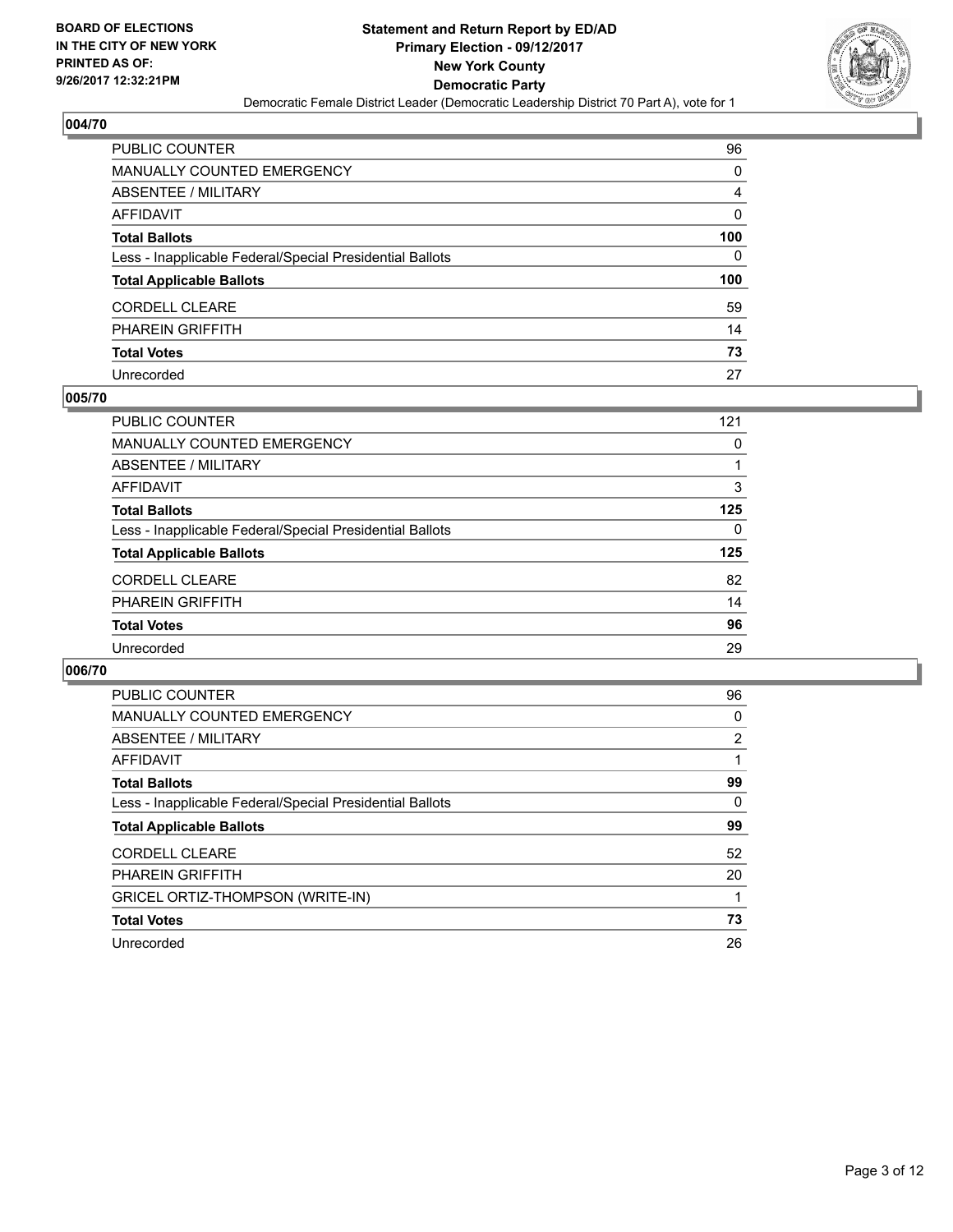

| <b>PUBLIC COUNTER</b>                                    | 124            |
|----------------------------------------------------------|----------------|
| <b>MANUALLY COUNTED EMERGENCY</b>                        | 0              |
| ABSENTEE / MILITARY                                      | $\overline{2}$ |
| AFFIDAVIT                                                | 0              |
| <b>Total Ballots</b>                                     | 126            |
| Less - Inapplicable Federal/Special Presidential Ballots | 0              |
| <b>Total Applicable Ballots</b>                          | 126            |
| <b>CORDELL CLEARE</b>                                    | 72             |
| <b>PHAREIN GRIFFITH</b>                                  | 24             |
| EISBELLE TILLERY (WRITE-IN)                              |                |
| UNATTRIBUTABLE WRITE-IN (WRITE-IN)                       | 2              |
| <b>Total Votes</b>                                       | 99             |
| Unrecorded                                               | 27             |

#### **008/70**

| <b>PUBLIC COUNTER</b>                                    | 191 |
|----------------------------------------------------------|-----|
| <b>MANUALLY COUNTED EMERGENCY</b>                        | 0   |
| ABSENTEE / MILITARY                                      | 11  |
| AFFIDAVIT                                                | 3   |
| <b>Total Ballots</b>                                     | 205 |
| Less - Inapplicable Federal/Special Presidential Ballots | 0   |
| <b>Total Applicable Ballots</b>                          | 205 |
| <b>CORDELL CLEARE</b>                                    | 153 |
| <b>PHAREIN GRIFFITH</b>                                  | 24  |
| <b>Total Votes</b>                                       | 177 |
| Unrecorded                                               | 28  |

| <b>PUBLIC COUNTER</b>                                    | 148 |
|----------------------------------------------------------|-----|
| <b>MANUALLY COUNTED EMERGENCY</b>                        | 0   |
| ABSENTEE / MILITARY                                      | 2   |
| <b>AFFIDAVIT</b>                                         | 0   |
| <b>Total Ballots</b>                                     | 150 |
| Less - Inapplicable Federal/Special Presidential Ballots | 0   |
| <b>Total Applicable Ballots</b>                          | 150 |
| <b>CORDELL CLEARE</b>                                    | 105 |
| <b>PHAREIN GRIFFITH</b>                                  | 23  |
| UNATTRIBUTABLE WRITE-IN (WRITE-IN)                       |     |
| <b>Total Votes</b>                                       | 129 |
| Unrecorded                                               | 21  |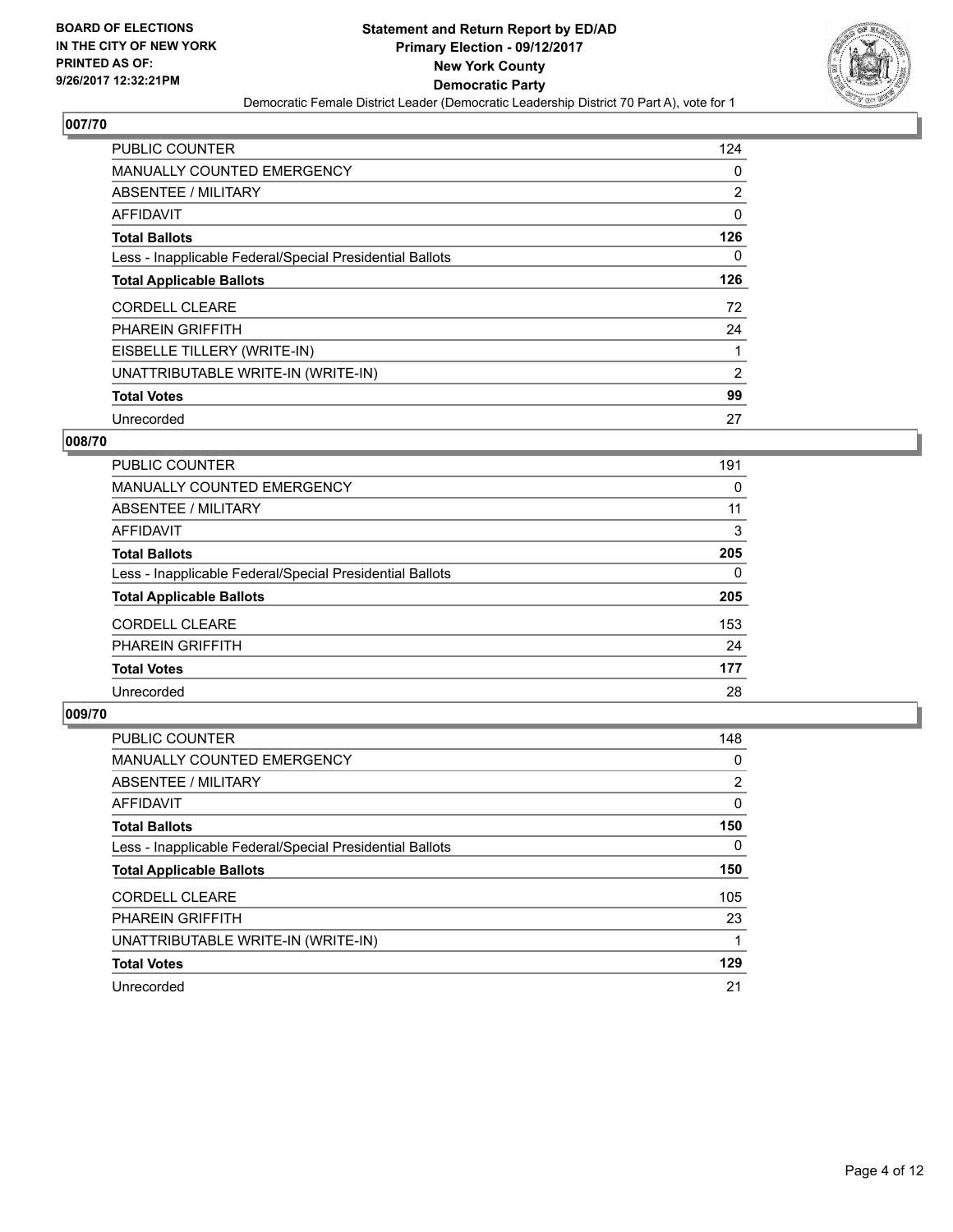

| PUBLIC COUNTER                                           | 136 |
|----------------------------------------------------------|-----|
| <b>MANUALLY COUNTED EMERGENCY</b>                        | 0   |
| ABSENTEE / MILITARY                                      | 6   |
| AFFIDAVIT                                                | 0   |
| <b>Total Ballots</b>                                     | 142 |
| Less - Inapplicable Federal/Special Presidential Ballots | 0   |
| <b>Total Applicable Ballots</b>                          | 142 |
| <b>CORDELL CLEARE</b>                                    | 103 |
| <b>PHAREIN GRIFFITH</b>                                  | 16  |
| UNATTRIBUTABLE WRITE-IN (WRITE-IN)                       |     |
| <b>Total Votes</b>                                       | 120 |
| Unrecorded                                               | 22  |

#### **011/70**

| <b>PUBLIC COUNTER</b>                                    | 136 |
|----------------------------------------------------------|-----|
| <b>MANUALLY COUNTED EMERGENCY</b>                        | 0   |
| ABSENTEE / MILITARY                                      | 6   |
| AFFIDAVIT                                                | 0   |
| <b>Total Ballots</b>                                     | 142 |
| Less - Inapplicable Federal/Special Presidential Ballots | 0   |
| <b>Total Applicable Ballots</b>                          | 142 |
| <b>CORDELL CLEARE</b>                                    | 81  |
| <b>PHAREIN GRIFFITH</b>                                  | 34  |
| <b>Total Votes</b>                                       | 115 |
| Unrecorded                                               | 27  |

| <b>PUBLIC COUNTER</b>                                    | 109 |
|----------------------------------------------------------|-----|
| MANUALLY COUNTED EMERGENCY                               | 0   |
| ABSENTEE / MILITARY                                      | 8   |
| AFFIDAVIT                                                |     |
| <b>Total Ballots</b>                                     | 118 |
| Less - Inapplicable Federal/Special Presidential Ballots | 0   |
| <b>Total Applicable Ballots</b>                          | 118 |
| <b>CORDELL CLEARE</b>                                    | 67  |
| <b>PHAREIN GRIFFITH</b>                                  | 37  |
| <b>Total Votes</b>                                       | 104 |
| Unrecorded                                               | 14  |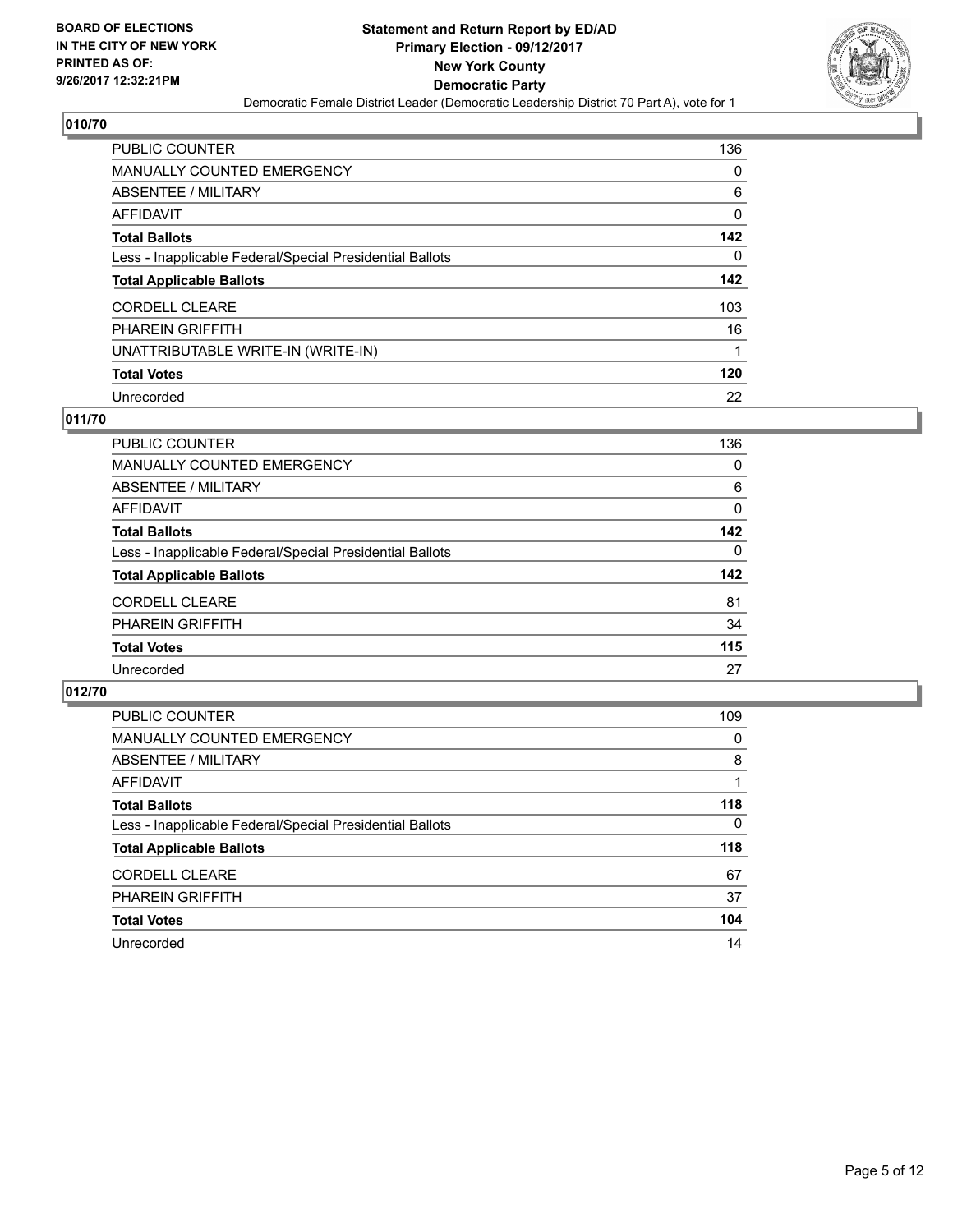

| <b>PUBLIC COUNTER</b>                                    | 122 |
|----------------------------------------------------------|-----|
| <b>MANUALLY COUNTED EMERGENCY</b>                        | 0   |
| ABSENTEE / MILITARY                                      | 4   |
| AFFIDAVIT                                                | 0   |
| <b>Total Ballots</b>                                     | 126 |
| Less - Inapplicable Federal/Special Presidential Ballots | 0   |
| <b>Total Applicable Ballots</b>                          | 126 |
|                                                          |     |
| <b>CORDELL CLEARE</b>                                    | 60  |
| <b>PHAREIN GRIFFITH</b>                                  | 32  |
| ROCHELLE T. ROSS (WRITE-IN)                              |     |
| <b>Total Votes</b>                                       | 93  |

#### **014/70**

| <b>PUBLIC COUNTER</b>                                    | 128      |
|----------------------------------------------------------|----------|
| <b>MANUALLY COUNTED EMERGENCY</b>                        | 0        |
| ABSENTEE / MILITARY                                      | 3        |
| AFFIDAVIT                                                |          |
| <b>Total Ballots</b>                                     | 132      |
| Less - Inapplicable Federal/Special Presidential Ballots | $\Omega$ |
| <b>Total Applicable Ballots</b>                          | 132      |
| <b>CORDELL CLEARE</b>                                    | 52       |
| <b>PHAREIN GRIFFITH</b>                                  | 47       |
| <b>Total Votes</b>                                       | 99       |
| Unrecorded                                               | 33       |

| <b>PUBLIC COUNTER</b>                                    | 103      |
|----------------------------------------------------------|----------|
| <b>MANUALLY COUNTED EMERGENCY</b>                        | 0        |
| ABSENTEE / MILITARY                                      | 3        |
| AFFIDAVIT                                                | 2        |
| <b>Total Ballots</b>                                     | 108      |
| Less - Inapplicable Federal/Special Presidential Ballots | $\Omega$ |
| <b>Total Applicable Ballots</b>                          | 108      |
| <b>CORDELL CLEARE</b>                                    | 69       |
| <b>PHAREIN GRIFFITH</b>                                  | 18       |
| <b>Total Votes</b>                                       | 87       |
| Unrecorded                                               | 21       |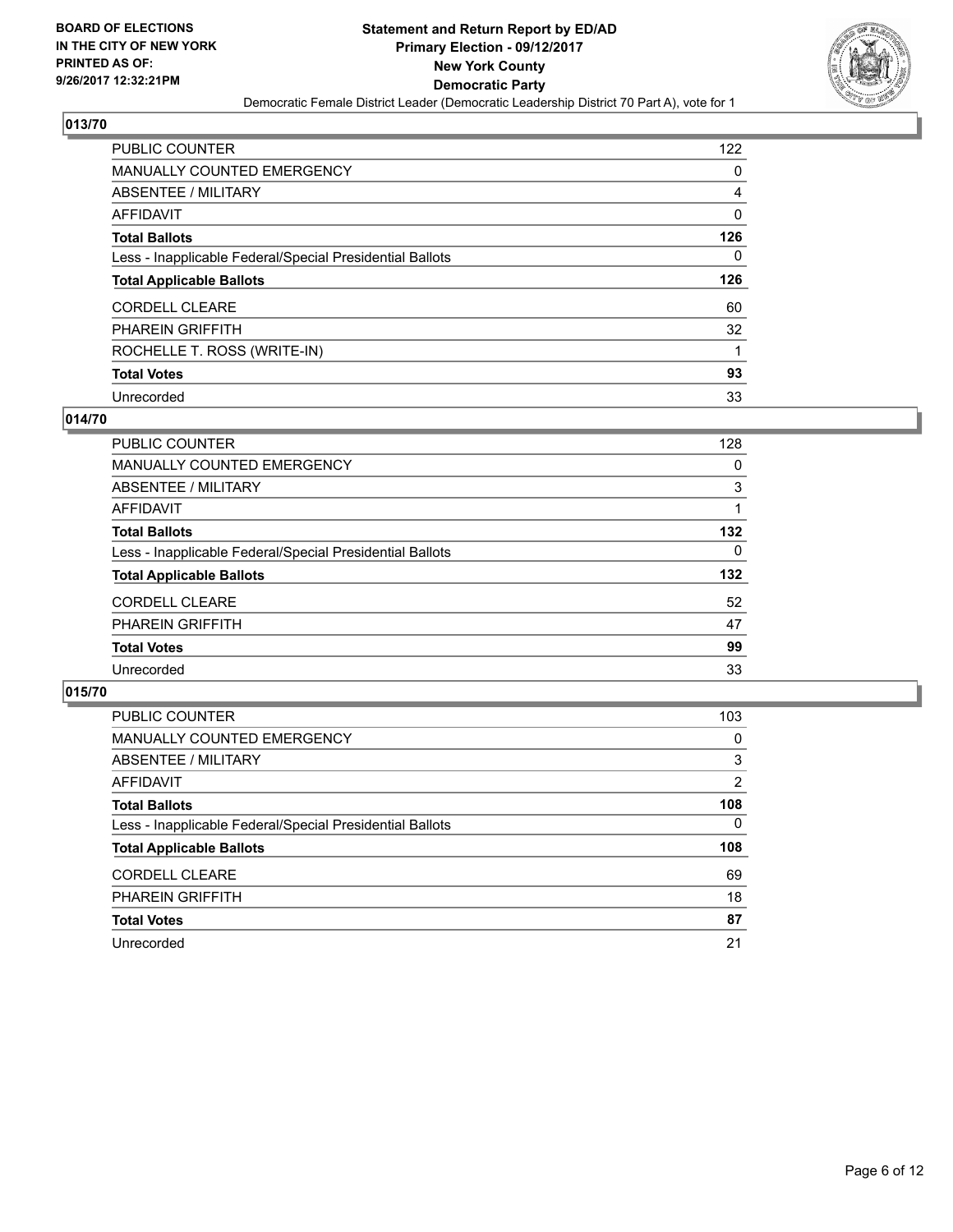

| PUBLIC COUNTER                                           | 131 |
|----------------------------------------------------------|-----|
| <b>MANUALLY COUNTED EMERGENCY</b>                        | 0   |
| <b>ABSENTEE / MILITARY</b>                               | 3   |
| <b>AFFIDAVIT</b>                                         | 3   |
| <b>Total Ballots</b>                                     | 137 |
| Less - Inapplicable Federal/Special Presidential Ballots | 0   |
| <b>Total Applicable Ballots</b>                          | 137 |
| <b>CORDELL CLEARE</b>                                    | 85  |
| <b>PHAREIN GRIFFITH</b>                                  | 25  |
| <b>Total Votes</b>                                       | 110 |
| Unrecorded                                               | 27  |

#### **017/70**

| PUBLIC COUNTER                                           | 90       |
|----------------------------------------------------------|----------|
| MANUALLY COUNTED EMERGENCY                               | 0        |
| ABSENTEE / MILITARY                                      | 2        |
| AFFIDAVIT                                                | $\Omega$ |
| <b>Total Ballots</b>                                     | 92       |
| Less - Inapplicable Federal/Special Presidential Ballots | 0        |
| <b>Total Applicable Ballots</b>                          | 92       |
| <b>CORDELL CLEARE</b>                                    | 65       |
| <b>PHAREIN GRIFFITH</b>                                  | 11       |
| <b>Total Votes</b>                                       | 76       |
| Unrecorded                                               | 16       |
|                                                          |          |

| <b>PUBLIC COUNTER</b>                                    | 76 |
|----------------------------------------------------------|----|
| MANUALLY COUNTED EMERGENCY                               | 0  |
| ABSENTEE / MILITARY                                      | 2  |
| AFFIDAVIT                                                | 4  |
| <b>Total Ballots</b>                                     | 82 |
| Less - Inapplicable Federal/Special Presidential Ballots | 0  |
| <b>Total Applicable Ballots</b>                          | 82 |
| <b>CORDELL CLEARE</b>                                    | 41 |
| <b>PHAREIN GRIFFITH</b>                                  | 20 |
| <b>Total Votes</b>                                       | 61 |
| Unrecorded                                               | 21 |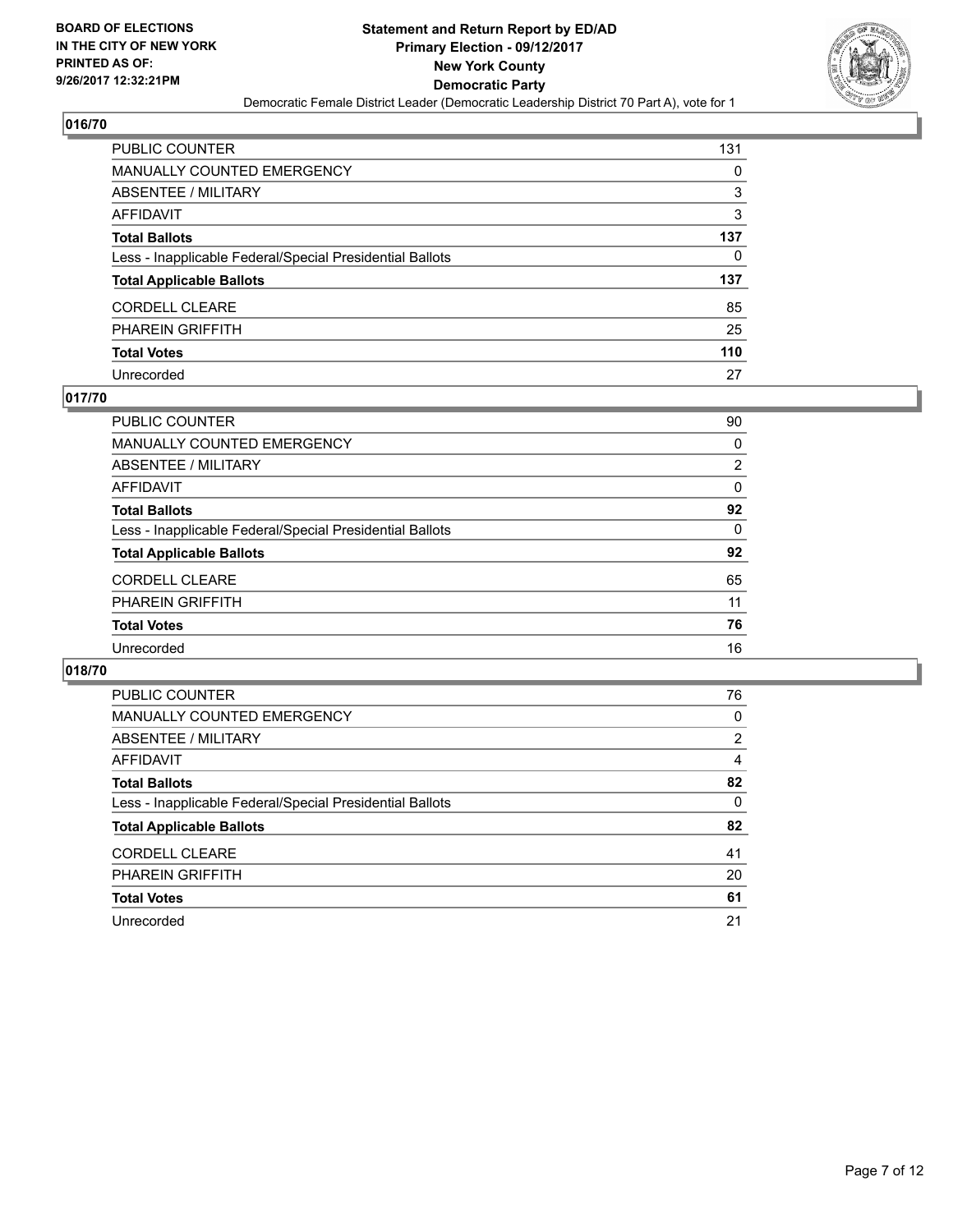

| PUBLIC COUNTER                                           | 118 |
|----------------------------------------------------------|-----|
| <b>MANUALLY COUNTED EMERGENCY</b>                        | 0   |
| <b>ABSENTEE / MILITARY</b>                               | 3   |
| <b>AFFIDAVIT</b>                                         | 0   |
| <b>Total Ballots</b>                                     | 121 |
| Less - Inapplicable Federal/Special Presidential Ballots | 0   |
| <b>Total Applicable Ballots</b>                          | 121 |
| <b>CORDELL CLEARE</b>                                    | 68  |
| <b>PHAREIN GRIFFITH</b>                                  | 21  |
| <b>Total Votes</b>                                       | 89  |
| Unrecorded                                               | 32  |

#### **021/70**

| PUBLIC COUNTER                                           | 156 |
|----------------------------------------------------------|-----|
| MANUALLY COUNTED EMERGENCY                               | 0   |
| ABSENTEE / MILITARY                                      |     |
| AFFIDAVIT                                                | 2   |
| <b>Total Ballots</b>                                     | 159 |
| Less - Inapplicable Federal/Special Presidential Ballots | 0   |
| <b>Total Applicable Ballots</b>                          | 159 |
| <b>CORDELL CLEARE</b>                                    | 93  |
| <b>PHAREIN GRIFFITH</b>                                  | 30  |
| <b>Total Votes</b>                                       | 123 |
| Unrecorded                                               | 36  |

| <b>PUBLIC COUNTER</b>                                    | 131 |
|----------------------------------------------------------|-----|
| MANUALLY COUNTED EMERGENCY                               | 0   |
| ABSENTEE / MILITARY                                      | 5   |
| AFFIDAVIT                                                |     |
| <b>Total Ballots</b>                                     | 137 |
| Less - Inapplicable Federal/Special Presidential Ballots | 0   |
| <b>Total Applicable Ballots</b>                          | 137 |
| <b>CORDELL CLEARE</b>                                    | 78  |
| <b>PHAREIN GRIFFITH</b>                                  | 27  |
| <b>Total Votes</b>                                       | 105 |
| Unrecorded                                               | 32  |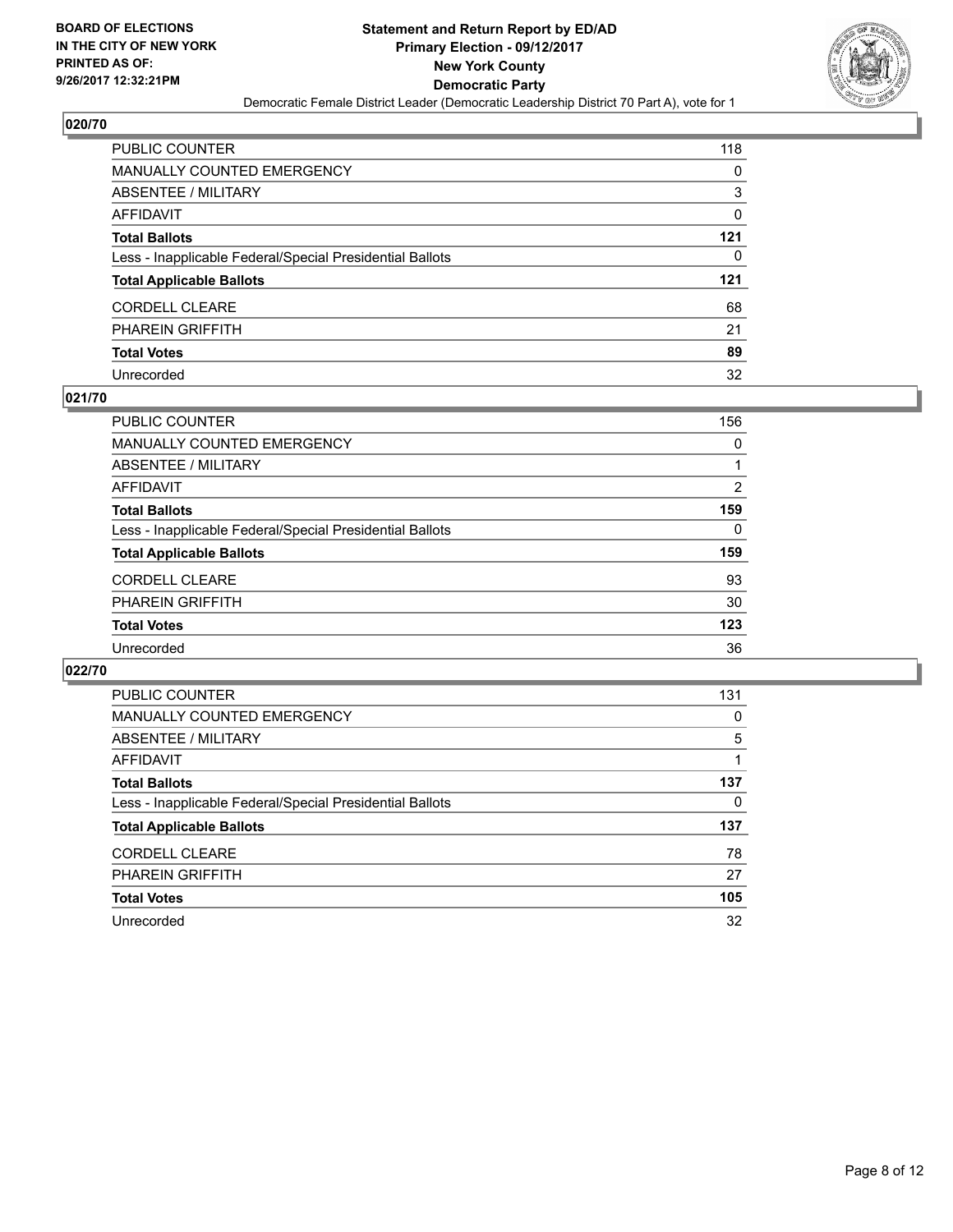

| PUBLIC COUNTER                                           | 93 |
|----------------------------------------------------------|----|
| <b>MANUALLY COUNTED EMERGENCY</b>                        | 0  |
| <b>ABSENTEE / MILITARY</b>                               | 2  |
| AFFIDAVIT                                                | 0  |
| <b>Total Ballots</b>                                     | 95 |
| Less - Inapplicable Federal/Special Presidential Ballots | 0  |
| <b>Total Applicable Ballots</b>                          | 95 |
| CORDELL CLEARE                                           | 64 |
| <b>PHAREIN GRIFFITH</b>                                  | 20 |
| <b>Total Votes</b>                                       | 84 |
| Unrecorded                                               | 11 |

#### **091/70**

| PUBLIC COUNTER                                           | 54             |
|----------------------------------------------------------|----------------|
| <b>MANUALLY COUNTED EMERGENCY</b>                        | 0              |
| ABSENTEE / MILITARY                                      | $\overline{2}$ |
| AFFIDAVIT                                                | 0              |
| <b>Total Ballots</b>                                     | 56             |
| Less - Inapplicable Federal/Special Presidential Ballots | 0              |
| <b>Total Applicable Ballots</b>                          | 56             |
| <b>CORDELL CLEARE</b>                                    | 29             |
| <b>PHAREIN GRIFFITH</b>                                  | 13             |
| MARGARET JACK (WRITE-IN)                                 |                |
| <b>Total Votes</b>                                       | 43             |
| Unrecorded                                               | 13             |

| <b>PUBLIC COUNTER</b>                                    | 118      |
|----------------------------------------------------------|----------|
| <b>MANUALLY COUNTED EMERGENCY</b>                        | 0        |
| <b>ABSENTEE / MILITARY</b>                               | 7        |
| <b>AFFIDAVIT</b>                                         | 3        |
| <b>Total Ballots</b>                                     | 128      |
| Less - Inapplicable Federal/Special Presidential Ballots | $\Omega$ |
| <b>Total Applicable Ballots</b>                          | 128      |
| <b>CORDELL CLEARE</b>                                    | 80       |
| <b>PHAREIN GRIFFITH</b>                                  | 27       |
| TYSON-LORD GRAY (WRITE-IN)                               |          |
| <b>Total Votes</b>                                       | 108      |
| Unrecorded                                               | 20       |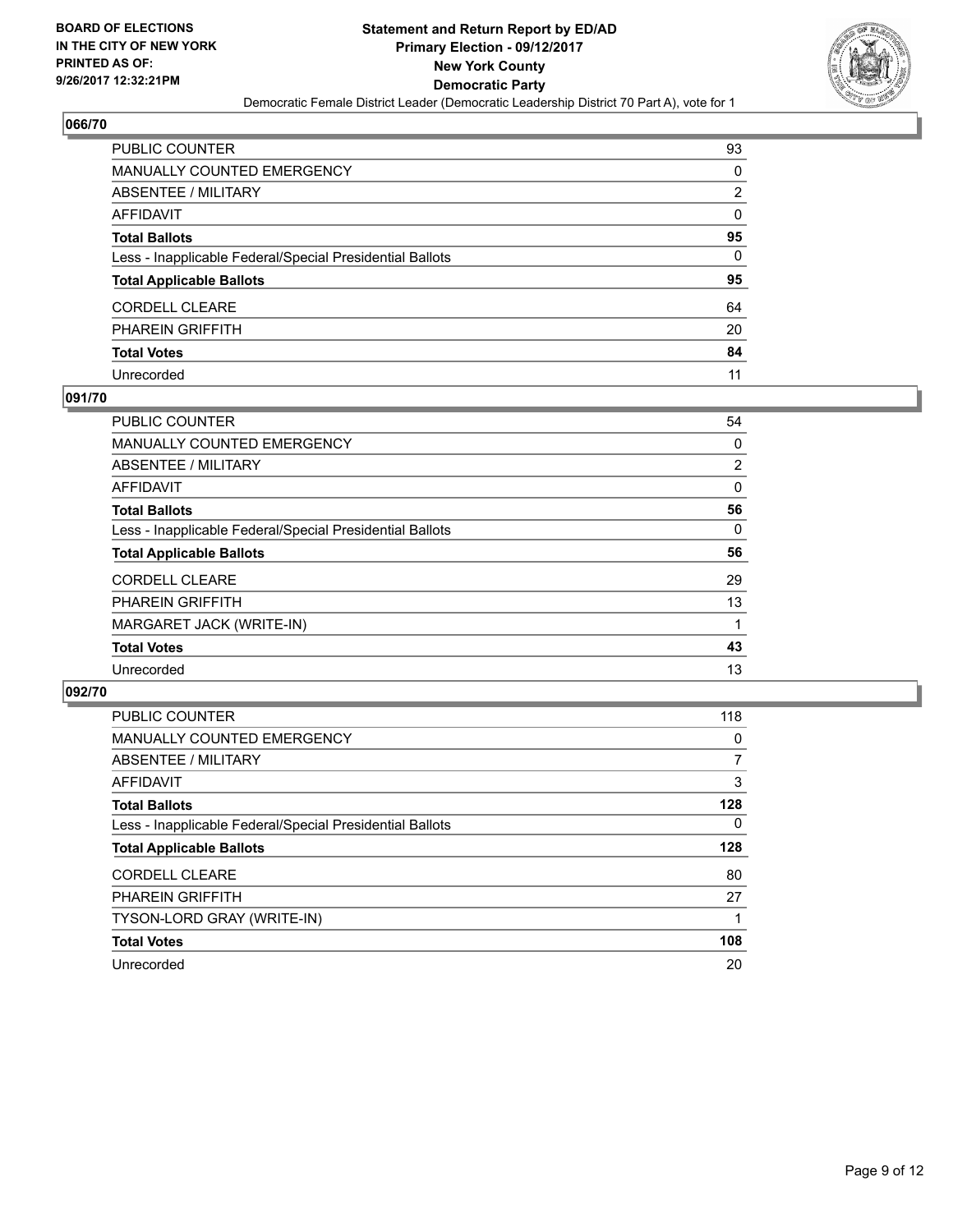

| PUBLIC COUNTER                                           | 138 |
|----------------------------------------------------------|-----|
| <b>MANUALLY COUNTED EMERGENCY</b>                        | 0   |
| <b>ABSENTEE / MILITARY</b>                               | 2   |
| <b>AFFIDAVIT</b>                                         | 2   |
| <b>Total Ballots</b>                                     | 142 |
| Less - Inapplicable Federal/Special Presidential Ballots | 0   |
| <b>Total Applicable Ballots</b>                          | 142 |
| <b>CORDELL CLEARE</b>                                    | 91  |
| <b>PHAREIN GRIFFITH</b>                                  | 29  |
| <b>Total Votes</b>                                       | 120 |
| Unrecorded                                               | 22  |

#### **106/70**

| <b>PUBLIC COUNTER</b>                                    | 117 |
|----------------------------------------------------------|-----|
| MANUALLY COUNTED EMERGENCY                               | 0   |
| ABSENTEE / MILITARY                                      | 2   |
| AFFIDAVIT                                                |     |
| <b>Total Ballots</b>                                     | 120 |
| Less - Inapplicable Federal/Special Presidential Ballots | 0   |
| <b>Total Applicable Ballots</b>                          | 120 |
| <b>CORDELL CLEARE</b>                                    | 76  |
| <b>PHAREIN GRIFFITH</b>                                  | 18  |
| <b>Total Votes</b>                                       | 94  |
| Unrecorded                                               | 26  |
|                                                          |     |

| <b>PUBLIC COUNTER</b>                                    | 75 |
|----------------------------------------------------------|----|
| <b>MANUALLY COUNTED EMERGENCY</b>                        | 0  |
| ABSENTEE / MILITARY                                      |    |
| AFFIDAVIT                                                |    |
| <b>Total Ballots</b>                                     | 77 |
| Less - Inapplicable Federal/Special Presidential Ballots | 0  |
| <b>Total Applicable Ballots</b>                          | 77 |
| <b>CORDELL CLEARE</b>                                    | 50 |
| <b>PHAREIN GRIFFITH</b>                                  | 14 |
| DANIELLE AJAYI (WRITE-IN)                                |    |
| <b>Total Votes</b>                                       | 65 |
| Unrecorded                                               | 12 |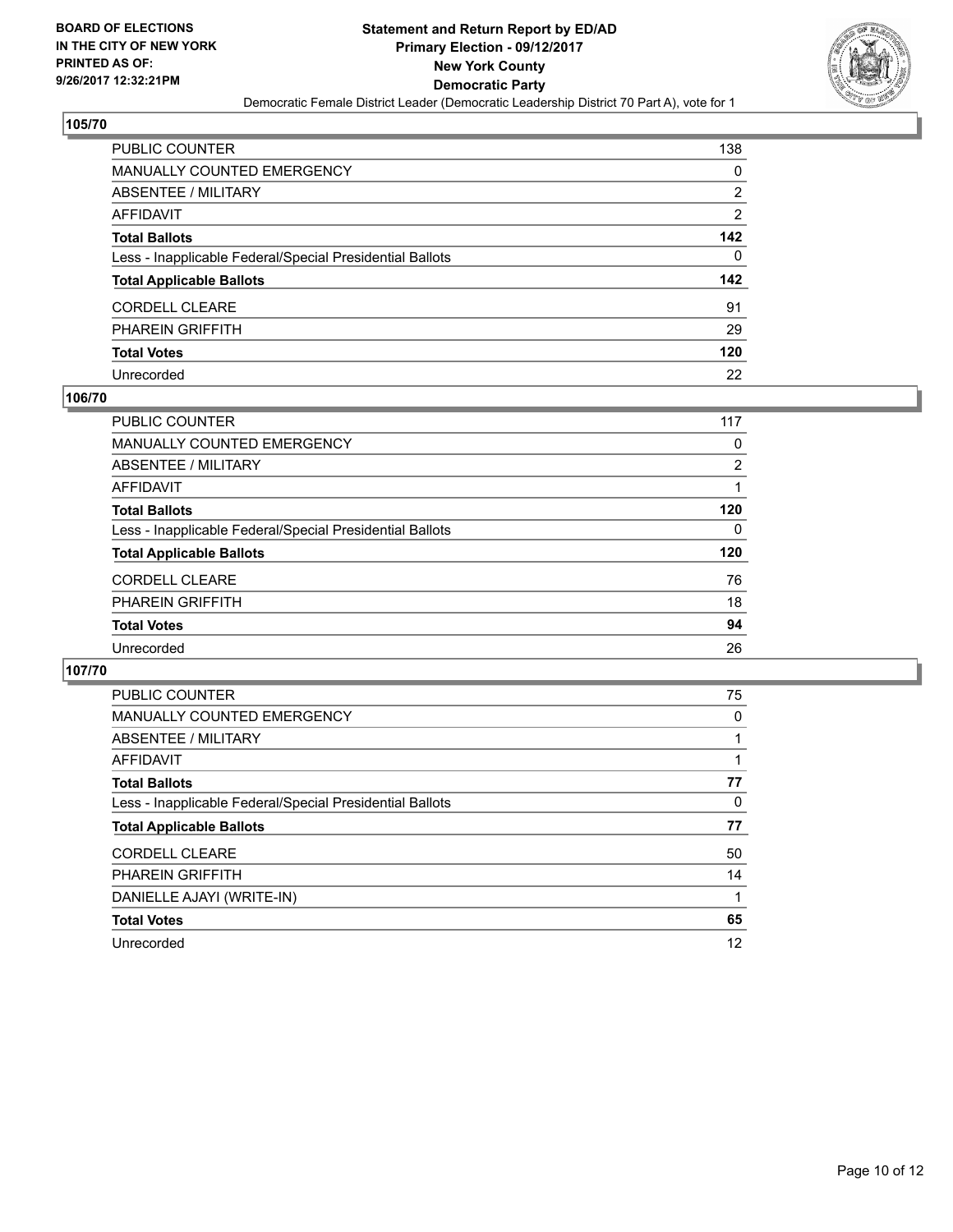

| <b>PUBLIC COUNTER</b>                                    | 136 |
|----------------------------------------------------------|-----|
| <b>MANUALLY COUNTED EMERGENCY</b>                        | 0   |
| ABSENTEE / MILITARY                                      | 5   |
| AFFIDAVIT                                                | 2   |
| <b>Total Ballots</b>                                     | 143 |
| Less - Inapplicable Federal/Special Presidential Ballots | 0   |
| <b>Total Applicable Ballots</b>                          | 143 |
| <b>CORDELL CLEARE</b>                                    | 108 |
| <b>PHAREIN GRIFFITH</b>                                  | 11  |
| <b>Total Votes</b>                                       | 119 |
| Unrecorded                                               | 24  |